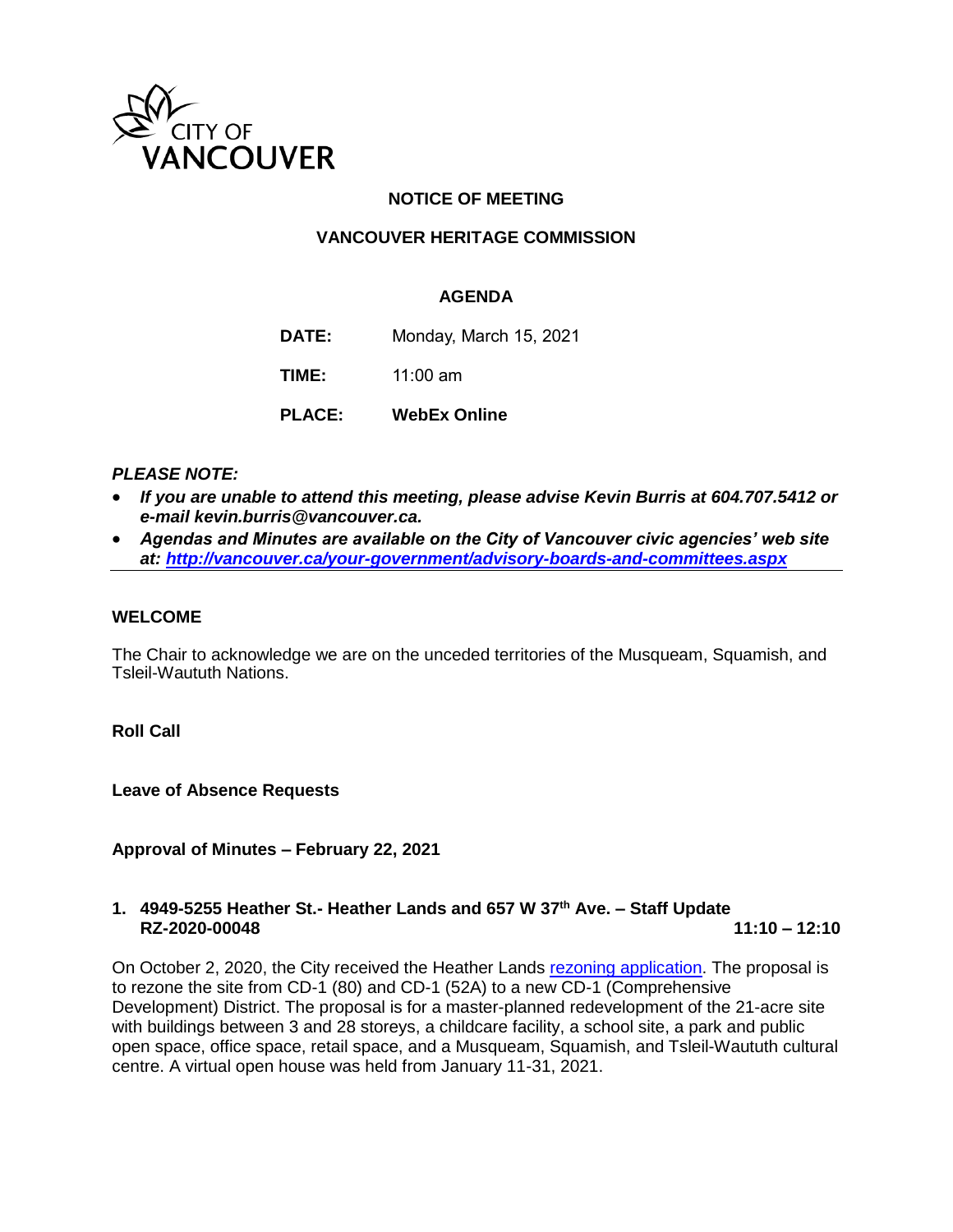This is a non-voting session to inform the Commission on the status of the rezoning proposal, present the site's [Cultural Interpretive Plan,](https://rezoning.vancouver.ca/applications/heatherlands/heather-lands-rezoning-cultural-interprative-plan.pdf) and outline the proposed feasibility study for relocation of the Fairmont building. A subsequent presentation to the Commission will be scheduled later this year to provide details about the outcome of the Fairmont building feasibility study.

**Background:** On [April 9, 2018](https://vancouver.ca/docs/council/vher20180409min.pdf) and [April 16, 2018](https://vancouver.ca/docs/council/vher20180416min-special.pdf) staff presented to the Vancouver Heritage Commission with an update on the development of the Heather Lands Policy Statement and sought the Commission's advice on the approach to the Fairmont Building.

Following this, City Council unanimously approved the [Heather Lands Policy Statement](https://vancouver.ca/files/cov/heather-lands-policy-statement.pdf) in May 2018. The conclusion was that the retention of the Fairmont building on the site is contrary to the spirit and intent of reconciliation. As such, Council directed staff to explore the feasibility of relocating the Fairmont building off-site, including identification of a receiver site, and to report back as part of the rezoning process. If no off-site relocation alternative can be found, the building would be demolished.

#### **Applicant**:

Martin Nielsen, Partner, DIALOG [\(MNielsen@dialogdesign.ca\)](mailto:MNielsen@dialogdesign.ca) Emma Artis, Architect, DIALOG [\(EArtis@dialogdesign.ca\)](mailto:EArtis@dialogdesign.ca) Brennan Cook, MST Development Corp. [\(bcook@mstdevelopment.ca\)](mailto:bcook@mstdevelopment.ca) Elisa Campbell, Canada Lands Company [\(ecampbell@clc.ca\)](mailto:ecampbell@clc.ca) John Burke, Canada Lands Company (*iburke@clc.ca*)

#### **Staff**:

Zak Bennett, Planner, Major Projects Scott Bell, Planner, Major Projects Kirsten Robinson, Senior Planner, Major Projects

#### **Attachments**:

Heather Lands Policy Statement Website - <https://vancouver.ca/heather-lands> Heather Lands Rezoning Application Website - <https://shapeyourcity.ca/heather-lands> Heather Lands Cultural Interpretive Plan [https://rezoning.vancouver.ca/applications/heatherlands/heather-lands-rezoning-cultural](https://rezoning.vancouver.ca/applications/heatherlands/heather-lands-rezoning-cultural-interprative-plan.pdf)[interprative-plan.pdf](https://rezoning.vancouver.ca/applications/heatherlands/heather-lands-rezoning-cultural-interprative-plan.pdf) April 9, 2018 Vancouver Heritage Commission meeting minutes <https://vancouver.ca/docs/council/vher20180409min.pdf> April 16, 2018 Vancouver Heritage Commission meeting minutes <https://vancouver.ca/docs/council/vher20180416min-special.pdf>

### **2. 534-550 Cambie St. – Rz-2020-00066 VHR "C" - potential 12:10 – 1:10**

An application has been received to rezone 534-550 Cambie Street from DD to CD-1, under the Rezoning Policy for the CBD and CBD Shoulder. There is a heritage structure located on site which has been evaluated as having potential for addition to the VHR as "C" category.

The proposal is to retain and conserve the two heritage building facades and functionally integrate the retained heritage structure with a new 22-storey office addition, featuring: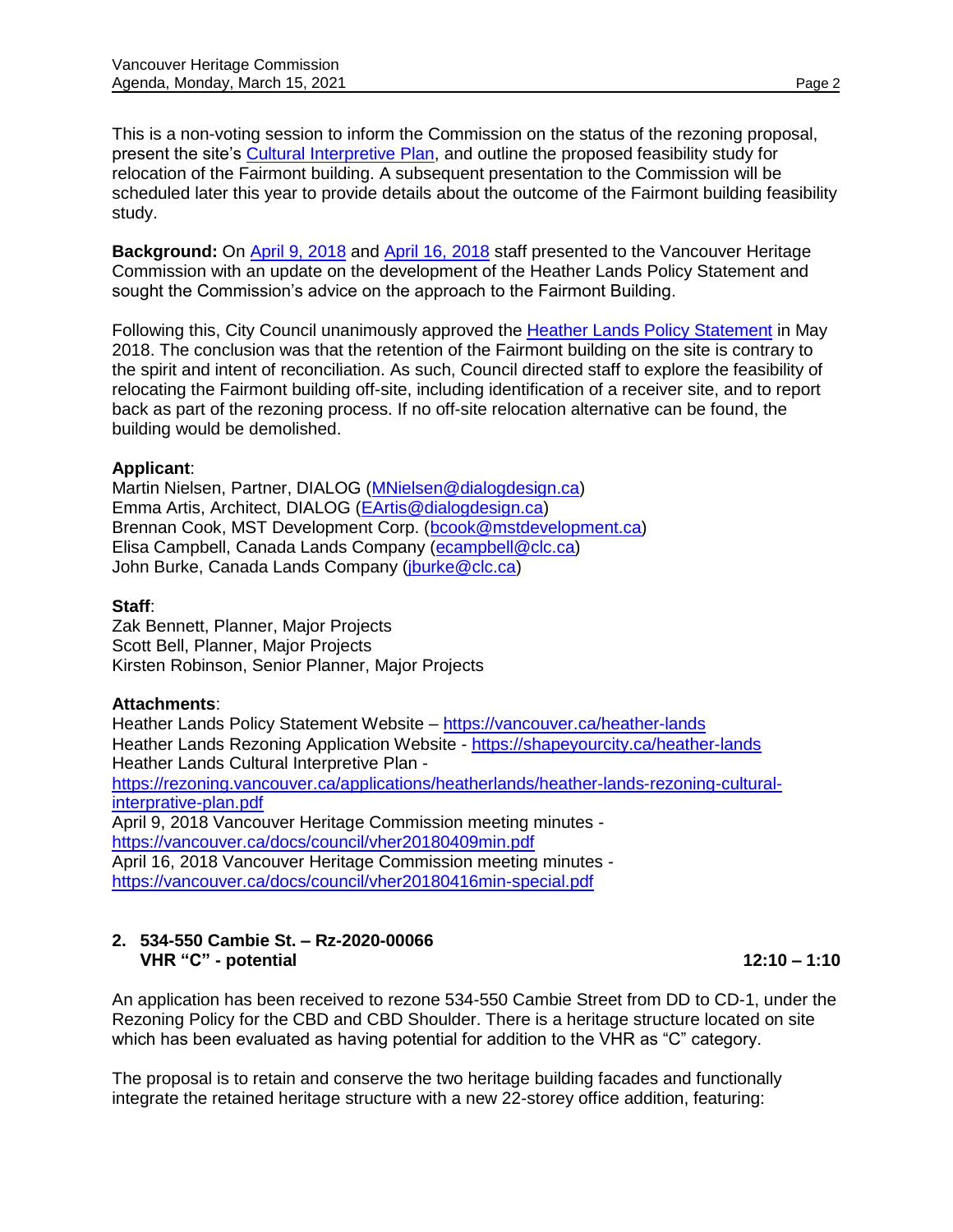- Commercial retail space at grade;
- A floor area of 25,204 sq. m (264,009 sq. ft.);
- A floor space ratio (FSR) of 17.4;
- A building height of 92.1 m (302 ft.)
- 195 vehicular parking space and 308 bicycle spaces housed in five levels of underground.

The two-storey masonry heritage building, know as the Cleland-Kent Building, was constructed in 1925. It is valued for its vernacular commercial architecture and its role in the development of the Victory Square as a hub for newspaper, printing, and engraving businesses. The building is associated with the Scurry family who operated a boarding facility in the building as well as with Joe Fortes, the City's first official lifeguard, as this place was his home for a short period of time.

The heritage evaluation was conducted by staff and reviewed by the VHC SOS subcommittee. Statement of Significance and Conservation Plan were prepared and submitted. The proposal is to retain and conserve the two facades, principal and lane, as well as partial return wall at the rear elevation. The proposed heritage conservation procedures are generally consistent with the Standards and Guidelines for the Conservation of Historic Places in Canada.

The conservation consists of the following procedures:

- Preservation of the original masonry, with repairs and partial replacement, as required.
- Preservation of architectural metalwork including cornices with repairs and replacement in-kind, where required.
- Preservation of original fenestration openings and windows (upper front façade) and replacement of those that are not original or deteriorated beyond repair with wood window assemblies.
- Preservation and rehabilitation of original door openings with preservation of original doors and new compatible doors, where required.
- Restoration and rehabilitation of the storefront to resemble the original historic appearance.

The heritage building will be added to the Vancouver Heritage Register as a category "C" resource and the Restoration Covenant will be registered on title to secure heritage conservation and ongoing maintenance, as a condition of the rezoning enactment.

Issues:

- Conservation Plan is limited to the retention and conservation of two building facades
	- o Integrity of the proposed conservation
	- o Functional integration with the new structure and uses
- Integration of a public art or commemorative element in celebration of the site's association with Joe Fortes and Scurry family in a publically accessible and/or visually exposed area, within the new development
- Addition of the retained portion of the heritage building to the VHR

Applicant will conduct the presentation with staff in attendance to provide necessary policy background and process clarification.

# **Applicant:**

Dan Cupa Vice President, Development, PC Urban